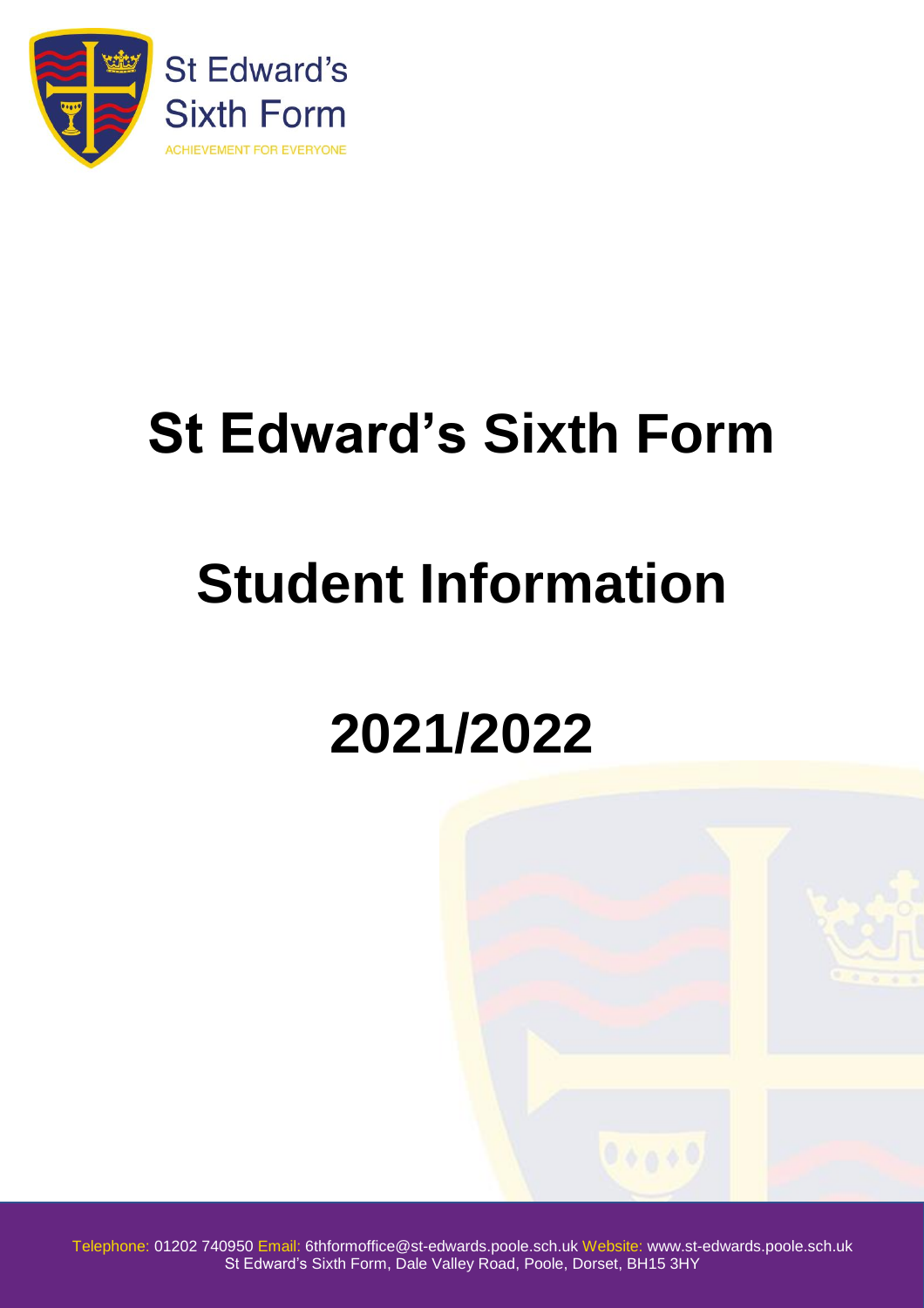

#### Contents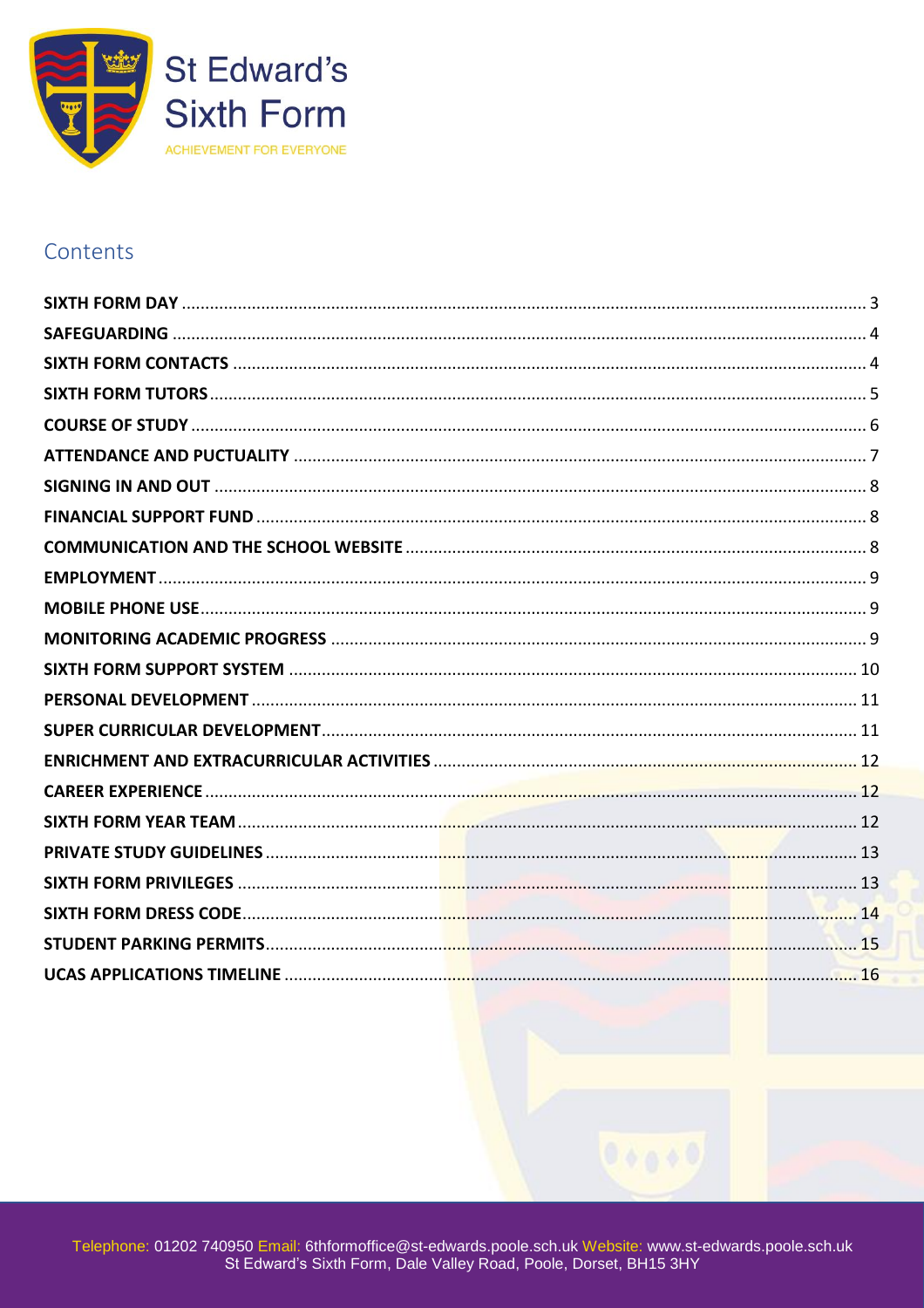<span id="page-2-0"></span>

### SIXTH FORM DAY

|                          | 8:40 - 9:10 Tutor Time |
|--------------------------|------------------------|
| $9:15 - 10:10$ Period 1  |                        |
| $10:15 - 11.10$ Period 2 |                        |
| $11.10 - 11.35$ Break    |                        |
| $11:40 - 12:35$ Period 3 |                        |
| $12:40 - 13:35$ Period 4 |                        |
| $13:35 - 14:10$ Lunch    |                        |
| $14:15 - 15:15$ Period 5 |                        |
| $15:15 - 16:15$          | Twilight               |
|                          |                        |
|                          |                        |
|                          |                        |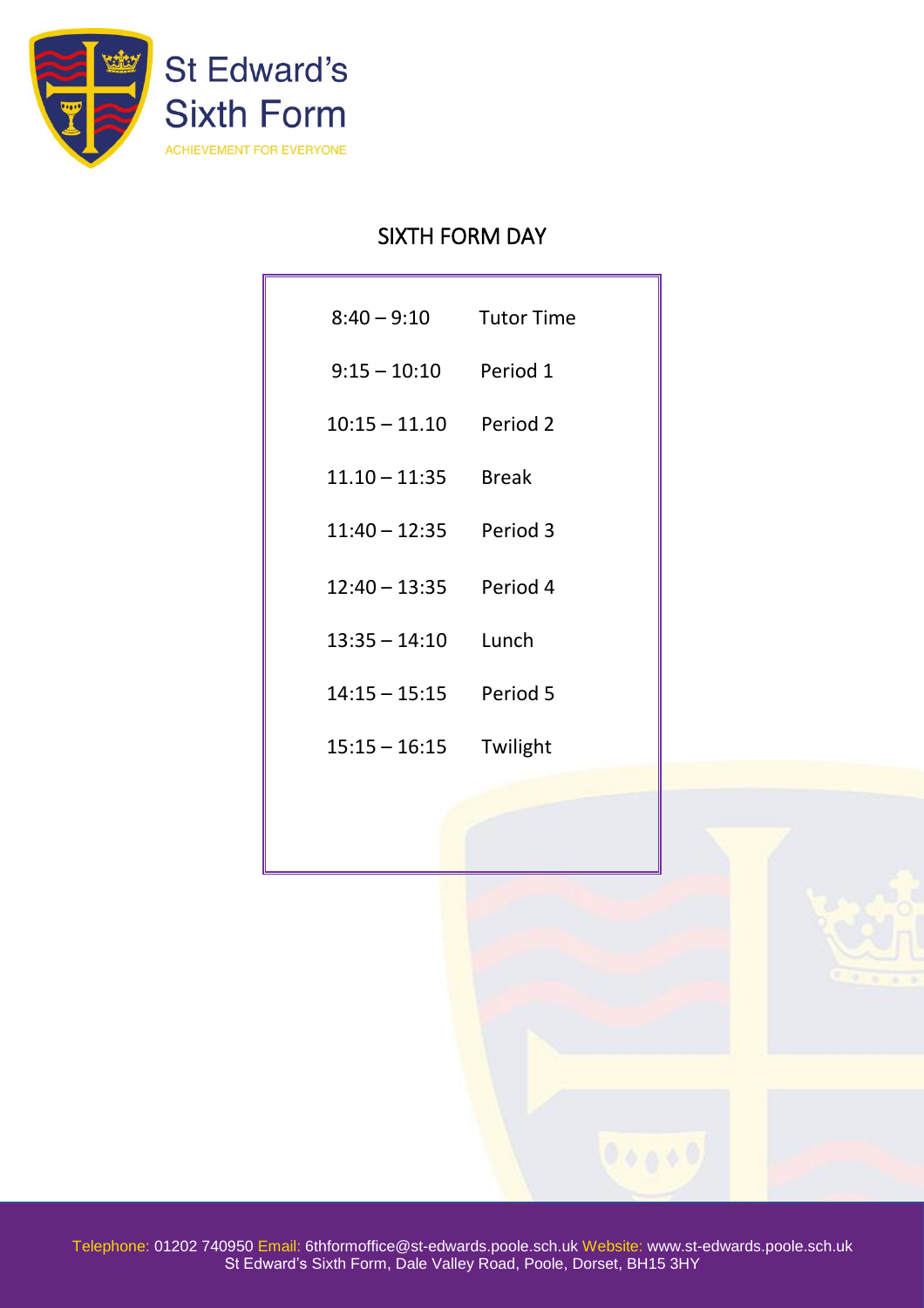

## SAFEGUARDING

<span id="page-3-0"></span>As a senior student you are responsible for ensuring that you are mindful of the safety of others when you are on-site, or leaving the site during the school day. As Sixth Formers do not wear uniform, staff must be able to identify you as a bona-fide student authorised to be on campus at all times. All staff have a legal safeguarding duty and will not allow you to access lessons without a lanyard. Sixth Form lanyards must be visible at all times and you may be asked to leave the campus if you do not have one. If your lanyard breaks or is lost, you are responsible for immediately securing a replacement via the Sixth Form Administrator.

## SIXTH FORM CONTACTS

<span id="page-3-1"></span>**St Edward's School Telephone Number** 01202 740950 **Head of Sixth Form** Ms C Murphy-Parry Ext 271 **Director of Learning** Mr A Elliott Ext 269 **Assistant Director of Learning Mr Steve Dell Ext 269 Sixth Form Administrator** Ms Sue Clarke Ext 270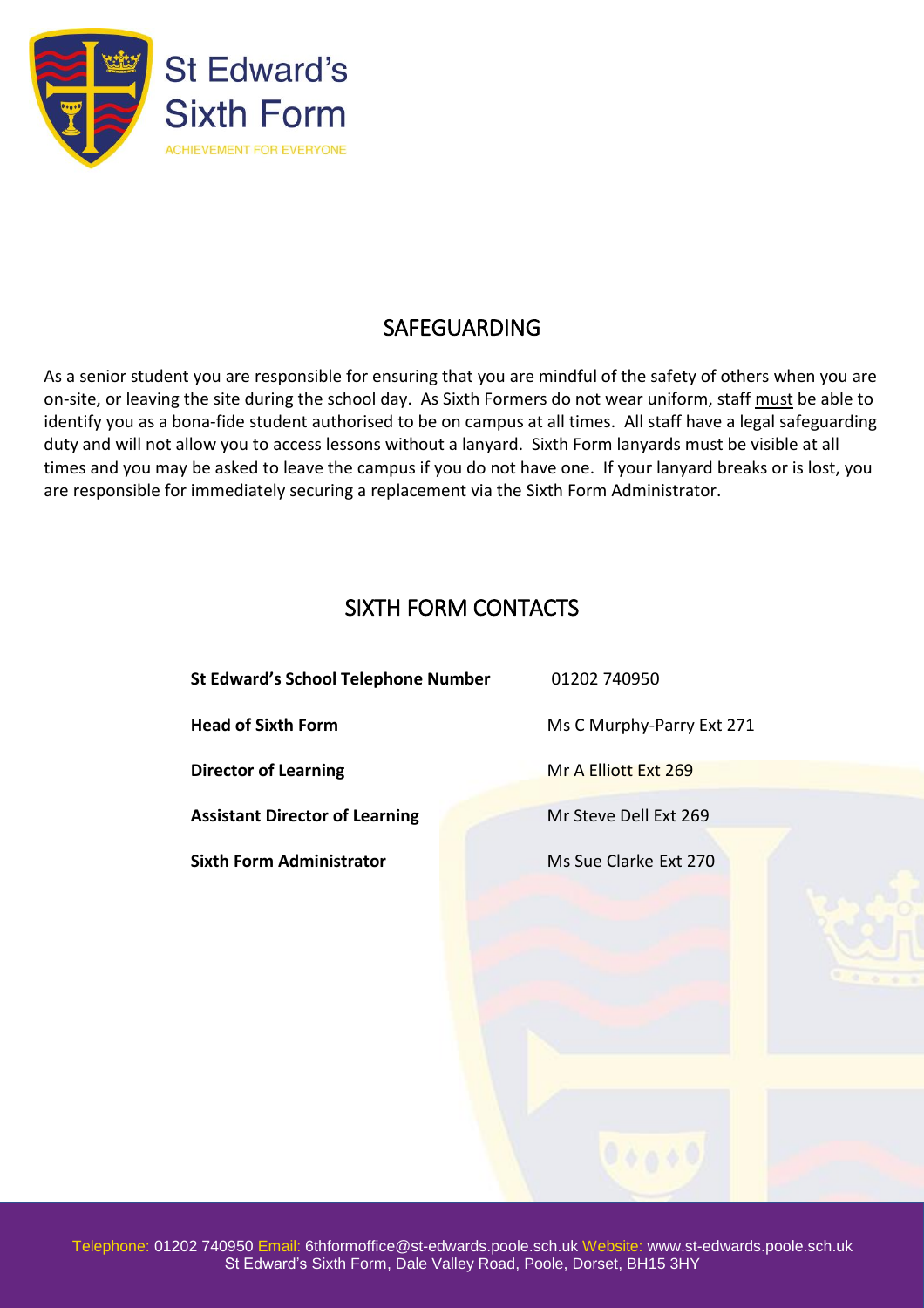

## SIXTH FORM TUTORS

<span id="page-4-0"></span>

| Mr Colin Kilpatrick      | <b>SF-CK</b> | ckilpatrick@st-edwards.poole.sch.uk |
|--------------------------|--------------|-------------------------------------|
| Ms Giselle Sinnott       | <b>SF-GS</b> | gsinnott@st-edwards.poole.sch.uk    |
| Ms Melanie Biggs         | <b>SF-MB</b> | mbiggs@st-edwards.poole.sch.uk      |
| Ms Sara Sinaguglia       | <b>SF-SS</b> | ssinaguglia@st-edwards.poole.sch.uk |
| Ms S Bland               | <b>SF-SB</b> | SBland@st-edwards.poole.sch.uk      |
| Mr C Prince              | <b>SF-CP</b> | cprince@st-edwards.poole.sch.uk     |
| <b>Ms Natalie Parris</b> | <b>SF-NP</b> | nparris@st-edwards.poole.sch.uk     |

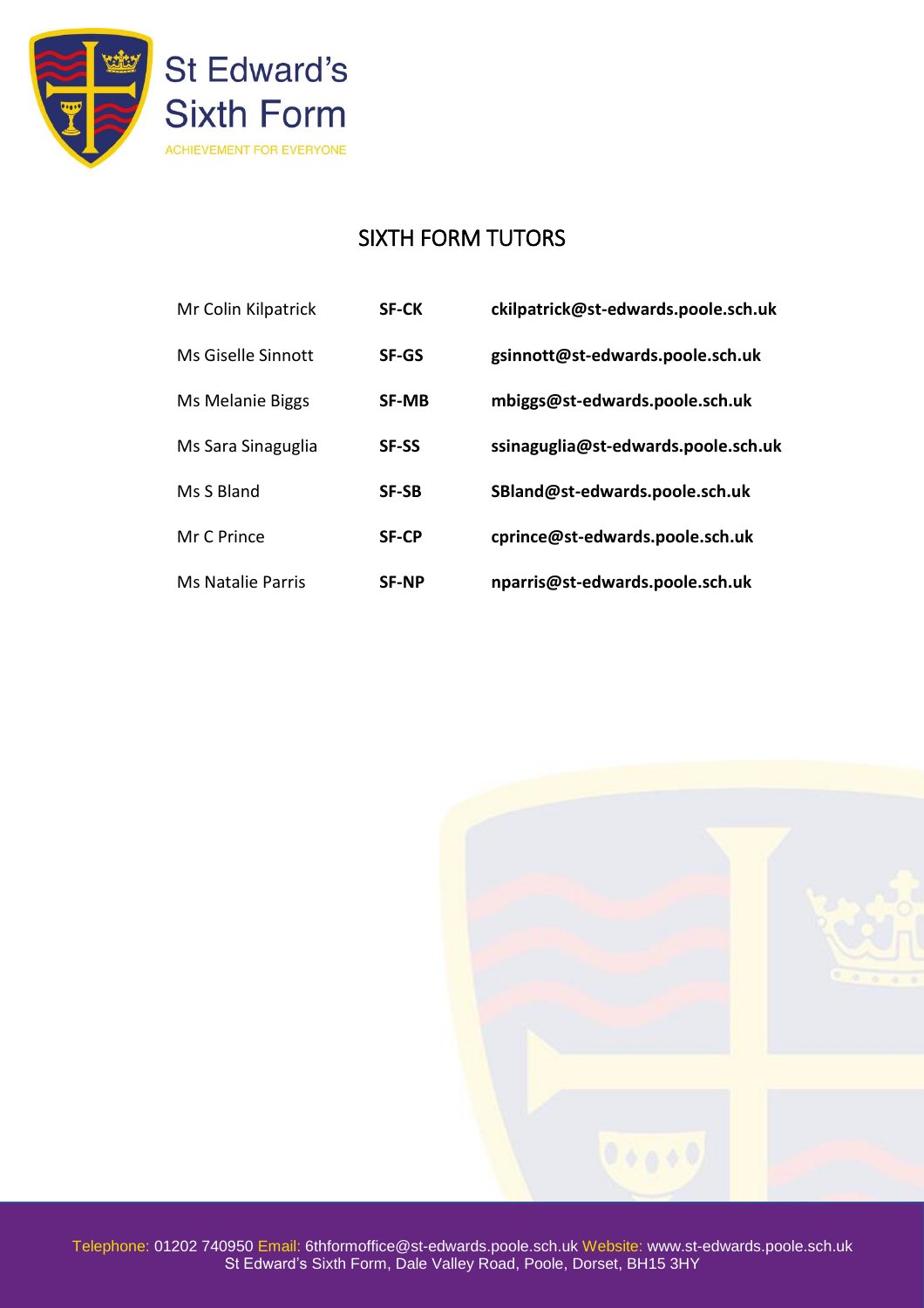

## COURSE OF STUDY

<span id="page-5-0"></span>Sixth Form is a full-time provision. Students must study a minimum of 3 subjects which will be tailored to fit their aspirations and academic ability. Curriculum packages will be one of the following:

- 3 A Levels / BTEC / OCR courses
- 3 A Levels + EPQ or Core Maths
- 3 A Levels + 1 AS Level (certain circumstances)
- 4 A Levels (if appropriate)

For each of your subjects, please discuss any early issues with your subject teacher first, subject leader and your tutor. Do this as soon as possible, so that appropriate support can be arranged to enable you to make further progress.

#### **CHANGE OF COURSE**

In the event that you wish to change your course please follow this procedure:

- Discuss with your Subject Teacher. Seek approval from Subject Leader for the new subject you wish to study
- Collect a Change of Course Form from the Sixth Form Office and complete all sections before finally getting the form signed off by Ms Murphy-Parry who will approve the final decision.

Subject changes must be made within the first 4 weeks of the Autumn term to allow students and staff the necessary adjustment period.

YOU MUST CONTINUE TO GO TO ALL LESSONS UNTIL THE FULLY COMPLETED FORM HAS BEEN GIVEN TO THE SIXTH FORM ADMINISTRATOR AND YOUR TIMETABLE HAS BEEN AMENDED.

Dropping a subject will only be considered in exceptional circumstances and requires approval from the subject leader, Director of Learning and Parent/Carer. In dropping a subject you may not be able to sustain your place in Sixth Form.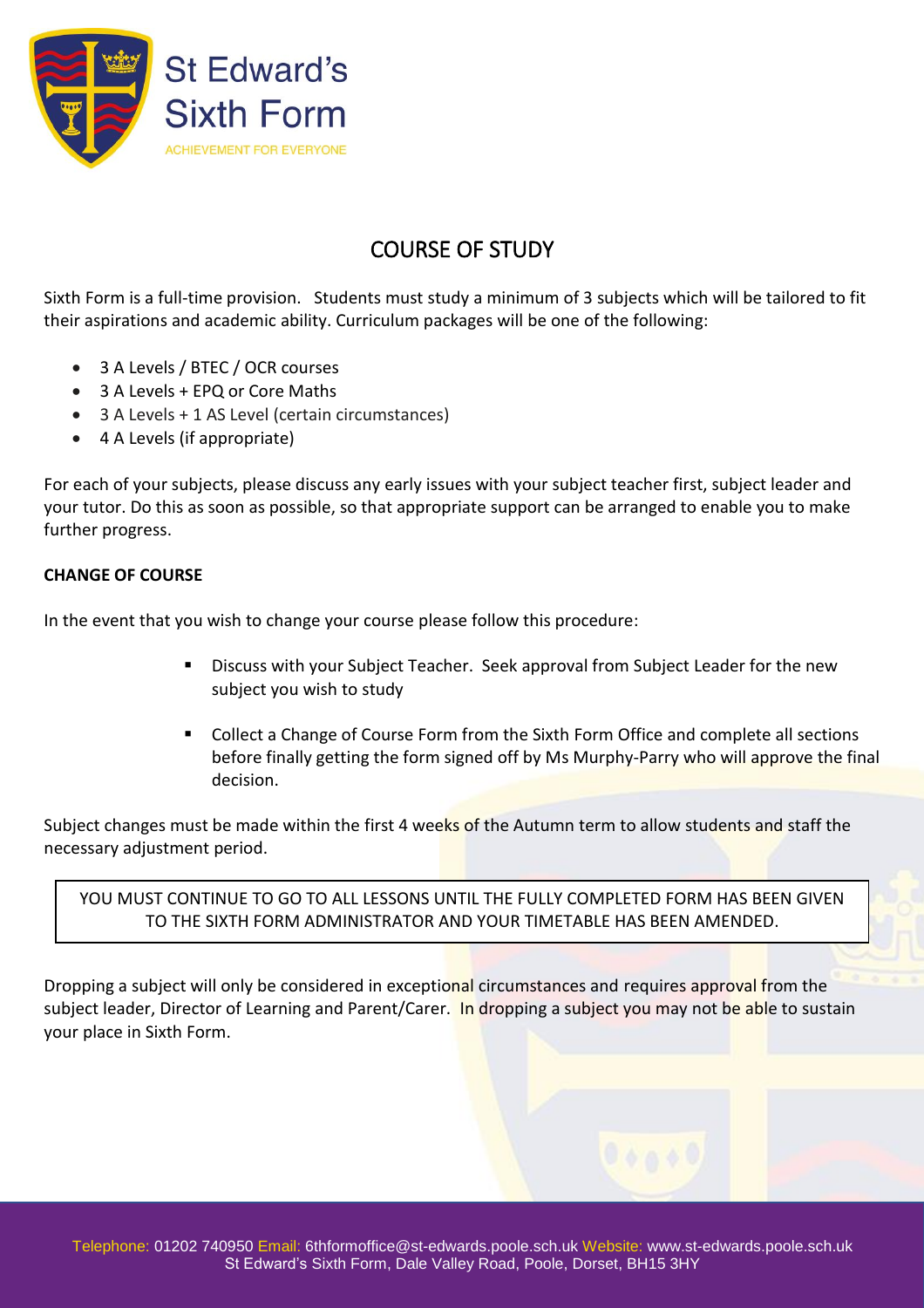

## ATTENDANCE AND PUCTUALITY

<span id="page-6-0"></span>All Sixth Form students are expected to be at morning registration every day to be briefed on relevant Sixth Form information, to facilitate good communication and to participate in prayer and reflection.

As you are a member of St Edward's community, you are expected to attend all lessons, tutorials, assemblies, celebratory occasions and appointments as required by your teachers and tutors.

#### **A telephone call or email from a Parent or Carer on each day of absence is required.**

Attendance will be monitored and if it falls below 97% then your tutor/teacher will discuss this with you and your Parent or Carer. It is very easy to fall behind given the pace of Sixth Form work and it is vital that we solve problems quickly so that you can get back on course. Remember we are here to help you and recognise when there are motivational and other problems, but we need your co-operation. If necessary, we will put an action plan in place to help you focus and make progress with your studies. However regular unauthorized absence will result in further action being taken (see flow chart on page 9).

In preparation for adult working life, Sixth Form Students are expected to:

- Be punctual to all registrations and lessons
- Appreciate the relevance of absence procedures
- Understand that absence impacts on progress and achievement
- Understand that lateness disrupts lessons and activities
- Be aware that lateness can increase workload for your tutors and teachers

Where absence cannot be avoided, please ensure that you are proactive in catching up with missed work.

If you know in advance that you will be absent, you should collect an absence slip from the Sixth Form office, to be signed by your Parent or Carer and Subject Staff before returning to the Sixth Form office. The following absences would be regarded as authorized **(as far as possible please arrange appointments out of lesson time)**

- Medical appointments
- University/College Open Days
- Carer responsibilities (those should be the exception not the rule)
- Religious Holidays
- Student Support appointment e.g. Counselling, Careers
- Learning Support
- Extra-Curricular activity e.g. Drama, Music
- Volunteering
- Sport normally for regional or national level and only as the exception
- Funeral
- Driving Test (not lessons)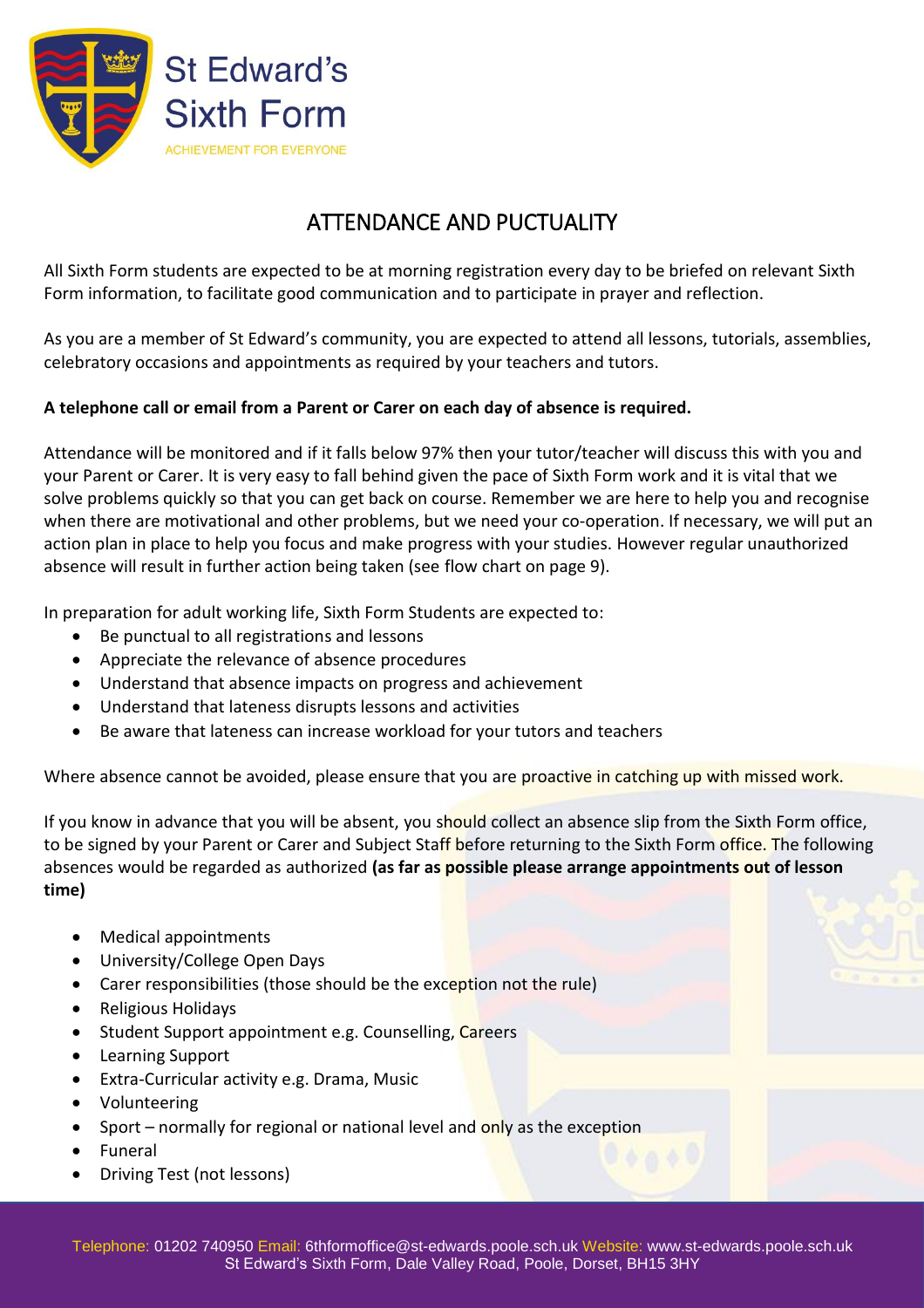

## SIGNING IN AND OUT

<span id="page-7-0"></span>If you arrive after 08.45 or have to leave before 15.15 then we require you to sign in or out at the school reception. It is essential that you do this to meet safety and fire regulations.

Students may leave school at lunchtime but are required to sign out at the school reception.

<span id="page-7-1"></span>Leave of absence is automatically given for any student who has no lessons during the afternoon session on condition that they register their absence by signing out at the school reception.

## FINANCIAL SUPPORT FUND

Financial support for students can be provided through The Bursary Fund which is aimed at helping 16 to19 year olds to continue in full-time education where they might otherwise struggle to do so for financial reasons.

The Bursary Fund is made up of two parts:

- a) A Full Bursary for the most vulnerable students.
- b) A Discretionary Bursary for students who face financial barriers to participation, such as transportation costs, meals, books and equipment.

<span id="page-7-2"></span>Further information on the 16-19 Bursary Fund and application forms are available on the school website, or please speak with the Sixth Form Administrator.

## COMMUNICATION AND THE SCHOOL WEBSITE

Information and general letters for parents and carers are usually issued on a Thursday. The preferred method for communicating this type of information is via email and the school website. An email is sent to parents and carers registered with Wise Pay on a Thursday advising them of relevant new information and letters along with a link to the school website where they may be viewed in detail. If you are not already receiving this service and would like to, please contact the Sixth Form Office so that we can arrange for you to register with Wise Pay. If you would prefer to receive paper copies of letters issued then please advise the Sixth Form Office so that this can be arranged.

The school website also contains a wealth of information about all aspects of St Edward's and school life; it provides a useful tool for keeping up to date with the latest news and developments at school. The Sixth Form has its own 'tab' where specific information can be viewed.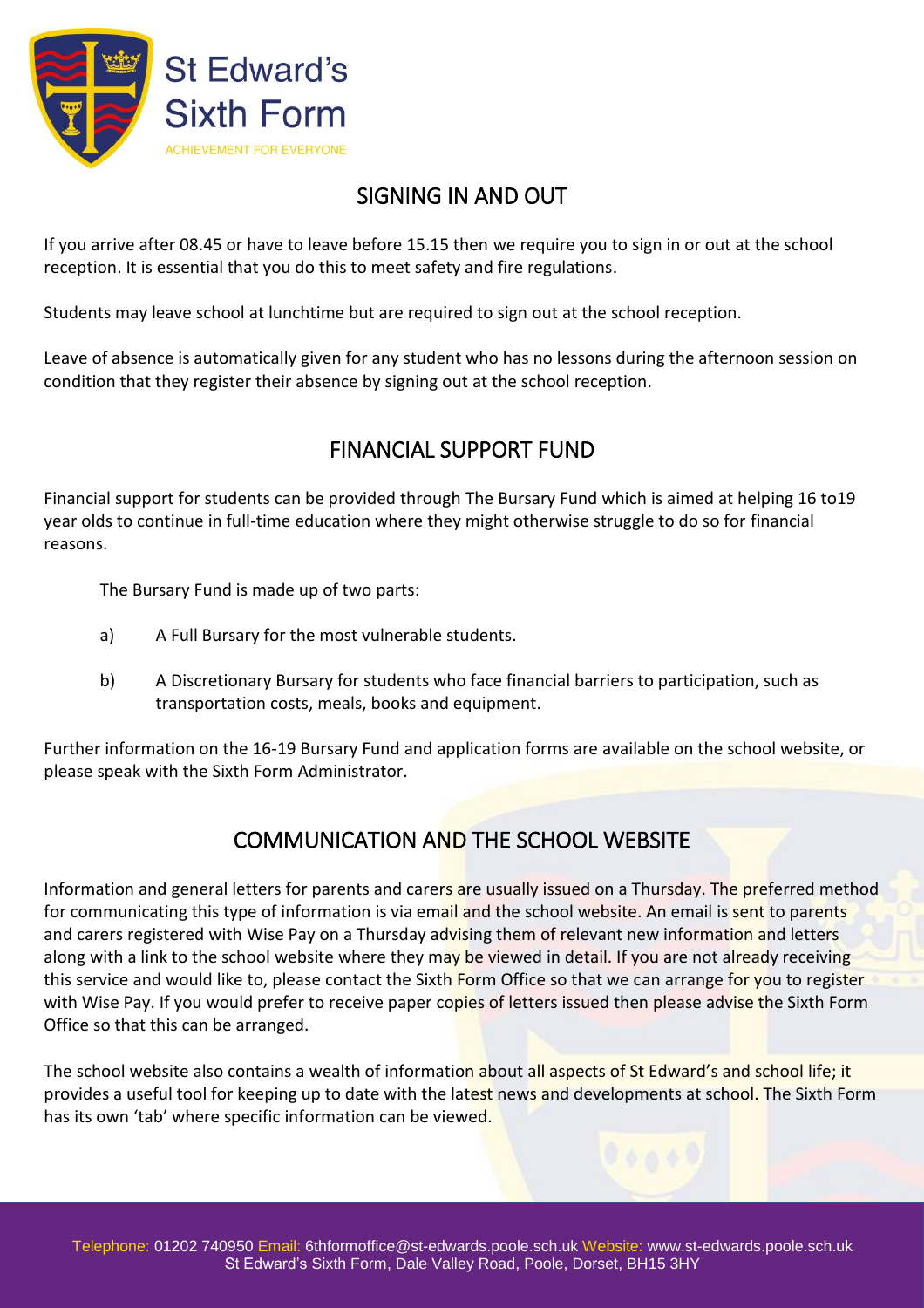

### EMPLOYMENT

<span id="page-8-0"></span>It is possible to combine A level study with some paid employment outside the school day if approached realistically and it has actually been shown to be beneficial. Ten hours per week is the recommended amount, and preferably at the weekend. Where weekend work is not possible then you will have to make the necessary adjustments to your study routine and may find that you are having to study at weekends. It is all about balance, in which relaxation and a complete break from all work is vitally important.

## MOBILE PHONE USE

<span id="page-8-1"></span>Sixth Form students may use their mobile phones around the Sixth Form Centre ONLY and devices should only be used to support learning. We ask that you do so discreetly in a way that respects the rights of others to have an environment in which they can learn.

<span id="page-8-2"></span>Most importantly, we ask that you do not use these technologies around the school or immediately outside the Sixth Form Centre as younger year groups are not permitted to use them in school.

## MONITORING ACADEMIC PROGRESS

It has been shown that monitoring and feedback are two very important factors in encouraging success at this level of study and allow you and us to identify particularly weak areas and work on them. Effective study and exam technique can also make a significant difference to what you finally achieve.

Therefore your subject teachers, subject leaders, tutors and Sixth Form Team will be monitoring your work on a regular basis and co-ordinate the information. On occasions when staff have cause for concern, we will discuss this with you and try to work towards finding solutions. This is a partnership, and remember, that everyone needs all kinds of support in order to succeed. Subject staff will negotiate target grades with you and monitor your progress towards meeting them throughout the year. Where lack of progress appears to be linked to non- engagement or poor effort, you will you move through the stages indicated on the sixth form support system explained in the next section. You will be issued with an assessment and monitoring calendar at the beginning of the year.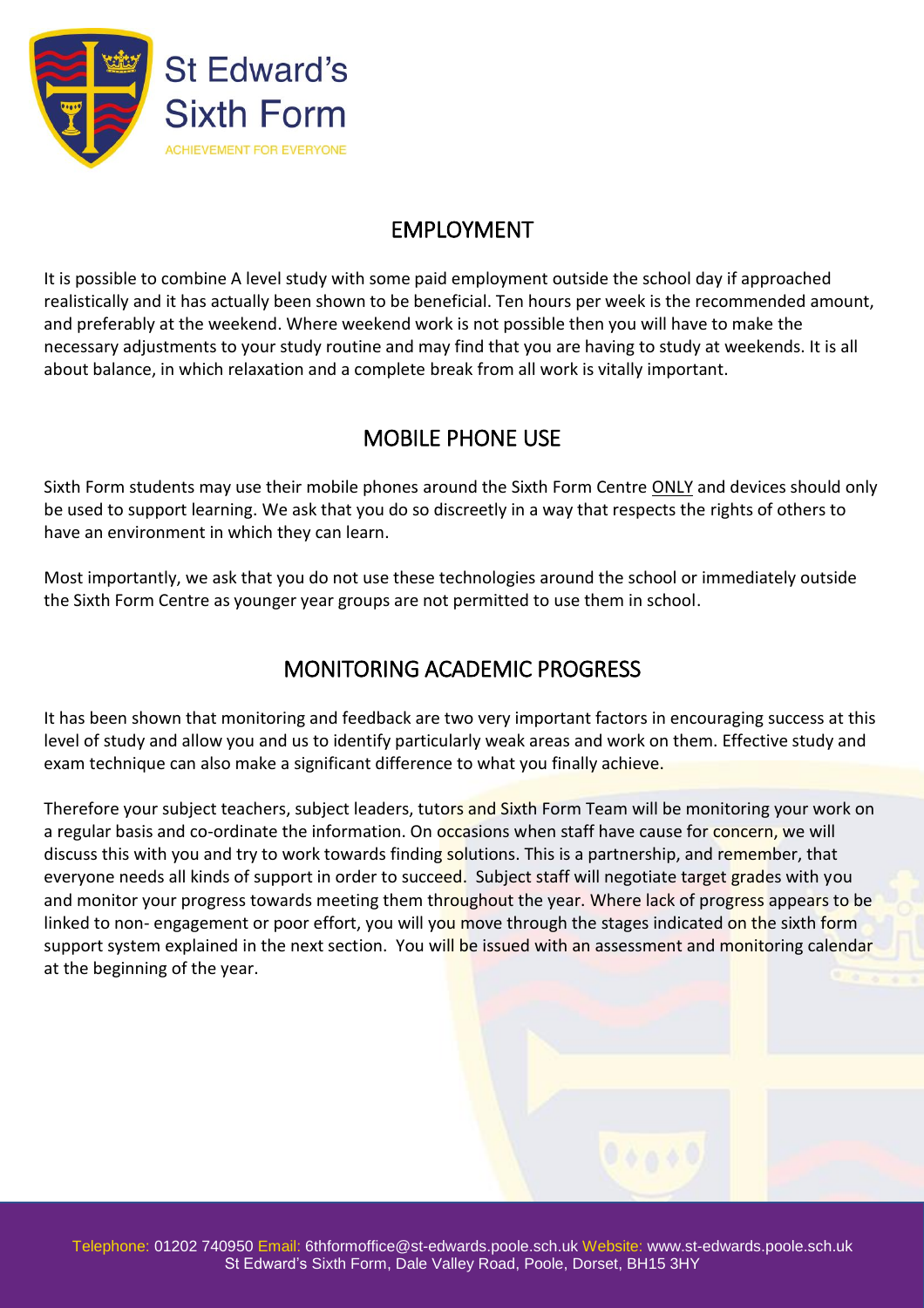

## **St Edward's Sixth Form**

**ACHIEVEMENT FOR EVERYONE** 

 $\overline{a}$ 



Teacher discusses concern with student. Support is put in place. Informs SL if no progress is made. SL discusses with student and informs DOL.

SL implements a subject improvement strategy. Inform Parents and Carers, attach copy to SIMS profile, add to concern spreadsheet on **SharePoint** 

Progress/ work ethic will be reviewed on fortnightly cycles by SL either taking students off the improvement strategy or informing the DOL of further action required. DOL will put a formal learning contract in place which is shared with Student, SL, Parent or Carer.

Student has fortnightly reviews with DOL until expected progress is shown. If no progress is evident at next assessment point, DOL will meet with Head of Sixth Form, Parents and Carers to discuss either: 1.An alternative course of study (only in exceptional circumstances) 2.An alternative provider for student\*



#### **\*Leaving Process :**

Sixth Form: Will offer a careers interview, support with accessing alternative provision, record student destination, contact BCP if student is at risk of becoming NEET

**Students:** Will complete a leavers form, return text books, show evidence of next destination

Assistant Director of Learning (DOL) – Mr Steve Dell **SL** – Subject leader **ST** – Subject teacher Sixth Form, Dale Valley Road, Poole, Poole, Dorset, Poole, Dorset, Base, Poole, 2016<br>SIMS – School Information Management System Head of Sixth Form – Ms Catherine Murphy-Parry Director of learning (DOL)- Mr Andy Elliott

## SIXTH FORM SUPPORT SYSTEM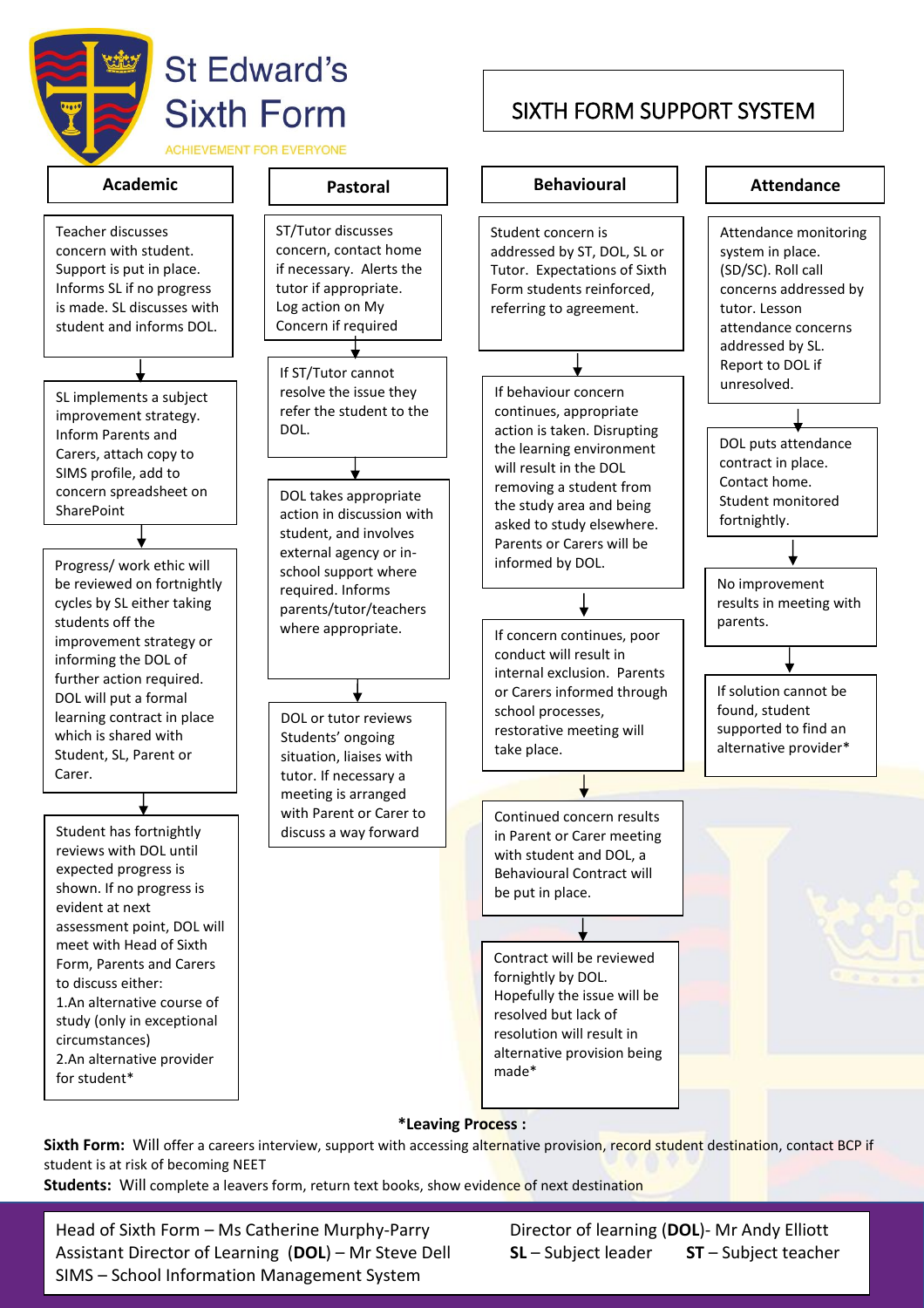

## PERSONAL DEVELOPMENT

<span id="page-10-0"></span>In order to give students breadth within their Sixth Form curriculum beyond their subjects and prepare them for a future life beyond school, all students will take part in a wide range of personal development activities. These will be delivered across 3 broad areas; Personal Enquiry, Personal, Social, Health Education (PSHE) and A Level mindset. Whenever it is appropriate, we will use external speakers to enhance the learning experience of the students.

#### **Personal Enquiry**

Personal Enquiry will be delivered once a fortnight by specialist teachers. It will cover a range of ethical and philosophical topics.

#### **PSHE**

PSHE will be delivered once a fortnight by tutors. It will cover the three themes of Safeguarding, Careers & Pathways and Life Skills.

#### **A Level Mindset**

A Level Mindset will be delivered by the Sixth Form Leadership Team during one registration period each week and will give students the skills and knowledge they need to excel at level 3 study. It will aim to develop students' vision of where they want to go next, understand the effort needed to achieve and give them the best tools to be successful.

### SUPER CURRICULAR DEVELOPMENT

<span id="page-10-1"></span>Throughout your Sixth Form experience, you will be encouraged to enhance your understanding of your chosen subjects through a range of super curricular activities. Increasingly, universities are looking for students to have independently built on what they have learnt in school. This can be achieved in many ways:

- Attending university summer schools / study days
- Attending public Lectures (eg: BU's festival of learning)
- Reading books, journals and newspaper articles around your chosen subjects
- Watching lectures / TED talks on topics of interest
- Listening to podcasts, radio or documentaries
- Visiting museums
- Entering academic competitions
- Completing an EPQ on your chosen subject
- Work experience or volunteering in your chosen subject field (particularly important for students applying for vocational subjects such as medicine, teaching and healthcare.)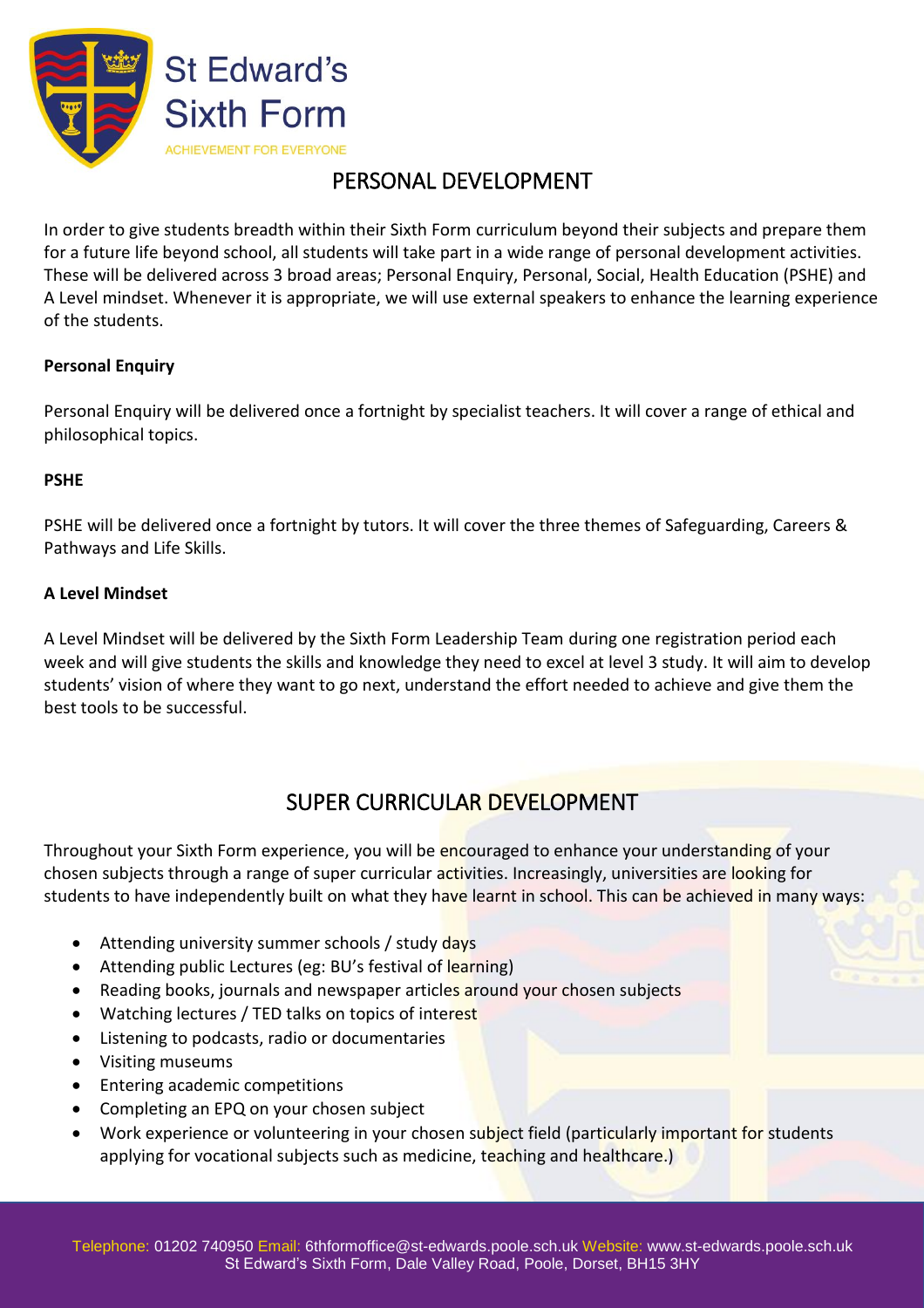

## ENRICHMENT AND EXTRACURRICULAR ACTIVITIES

<span id="page-11-0"></span>All Sixth Form students are encouraged to get involved with the community, both in and outside of school. As senior members of the school you can develop many skills and show initiative in many areas. Every Wednesday afternoon is dedicated to Sixth Form Enrichment where students will be given the opportunity to take part in a range of activities such as sports, fitness, arts, music, languages and first aid. As well as this, students are encouraged to involve themselves fully in other activities such as:

- Working with the Year Team
- Sports coaching with younger students
- Student mentoring / paired reading
- Helping with year activities
- Supporting younger students in your subject areas
- Social events
- Fundraising
- Promoting the sixth form to lower years / other schools
- Playing in Sports teams
- Leading / taking part in school clubs
- <span id="page-11-1"></span>• Taking part in the Duke of Edinburgh Award

### CAREER EXPERIENCE

Sixth Form Students are expected to undertake a period of career experience relevant to their chosen future pathway. This is now a requirement of the Sixth Form curriculum; many higher education courses won't consider applications unless students have had a sustained period of working within a related organisation. Students will need to apply independently to organisations and process their application via the Sixth Form Administrator.

## SIXTH FORM YEAR TEAM

<span id="page-11-2"></span>The Sixth Form Year Team is led by Head Students.

This important team will be highly instrumental in initiating and managing specific projects within the Sixth Form and with the main school generally and provides an excellent opportunity to develop leadership skills. Positions within the Year Team are applied for in writing.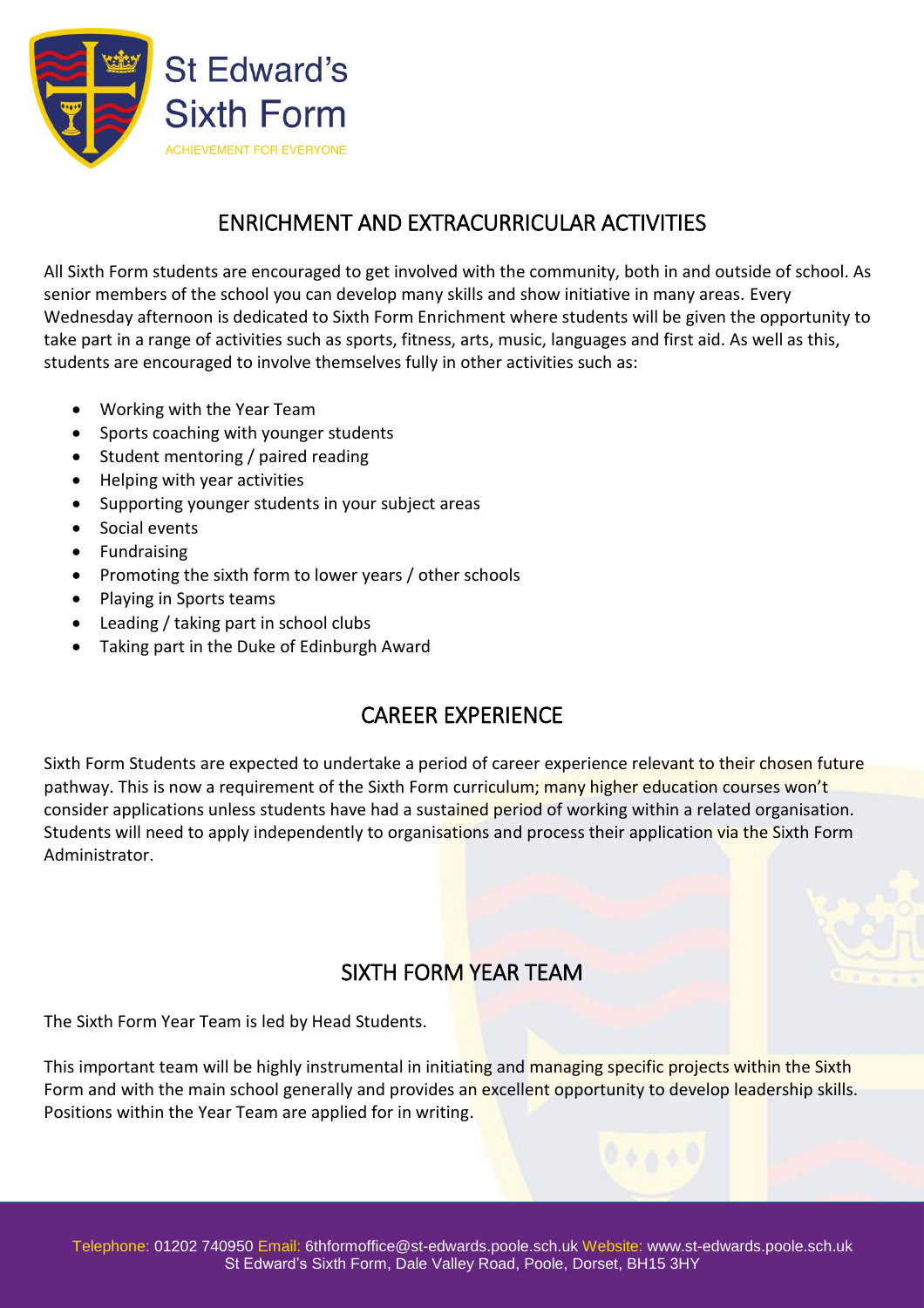

## PRIVATE STUDY GUIDELINES

<span id="page-12-0"></span>Each of your subjects will have a set number of timetabled lessons but will need, in addition, at least 4-6 hours of private study per subject, per week, outside of the classroom. Please remember that non- lesson time exists for you to plan that study; it is not all free time as you are considered to be a full time post-sixteen student. Teachers and tutors are available to support you with your planning.

You are expected to be in school for the full day unless you don't have a lesson during period 5 or a twilight, using your non-contact time constructively. Nine non-contact hours should be used as study periods each fortnight and spent in one of the study areas. These hours form an integral part of the required learning hours.

### SIXTH FORM PRIVILEGES

<span id="page-12-1"></span>Try to respect these, as younger students and members of staff are aware of the conduct of sixth formers.

- You have a lovely Sixth Form Centre. Enjoy and look after it well. It takes individual effort from everyone to look after the Study Areas. This involves personal standards and responsibility. Please:
	- Put your chair back in its original position.
	- Use the lockers to deposit clothes/bags and food.
	- RECYCLE your paper/plastic from the Study Area.
	- Respect that there is a silent Study Area.
	- The school canteen is available to sixth formers throughout the day. Hot drinks and snacks will be available from the canteen between 9.45am and 2.00pm.
	- Respect the Sixth Form Common Room
	- A more relaxed but nevertheless fairly smart, dress code.

Sixth Form students may obtain a hot lunch from the school canteen.

If you can, go down to lunch at 12.00 as the queues of lower school pupils build up very quickly. Sixth Form students can go through with staff for lunch rather than queue, but please use the correct entrance rather than walking past the till area.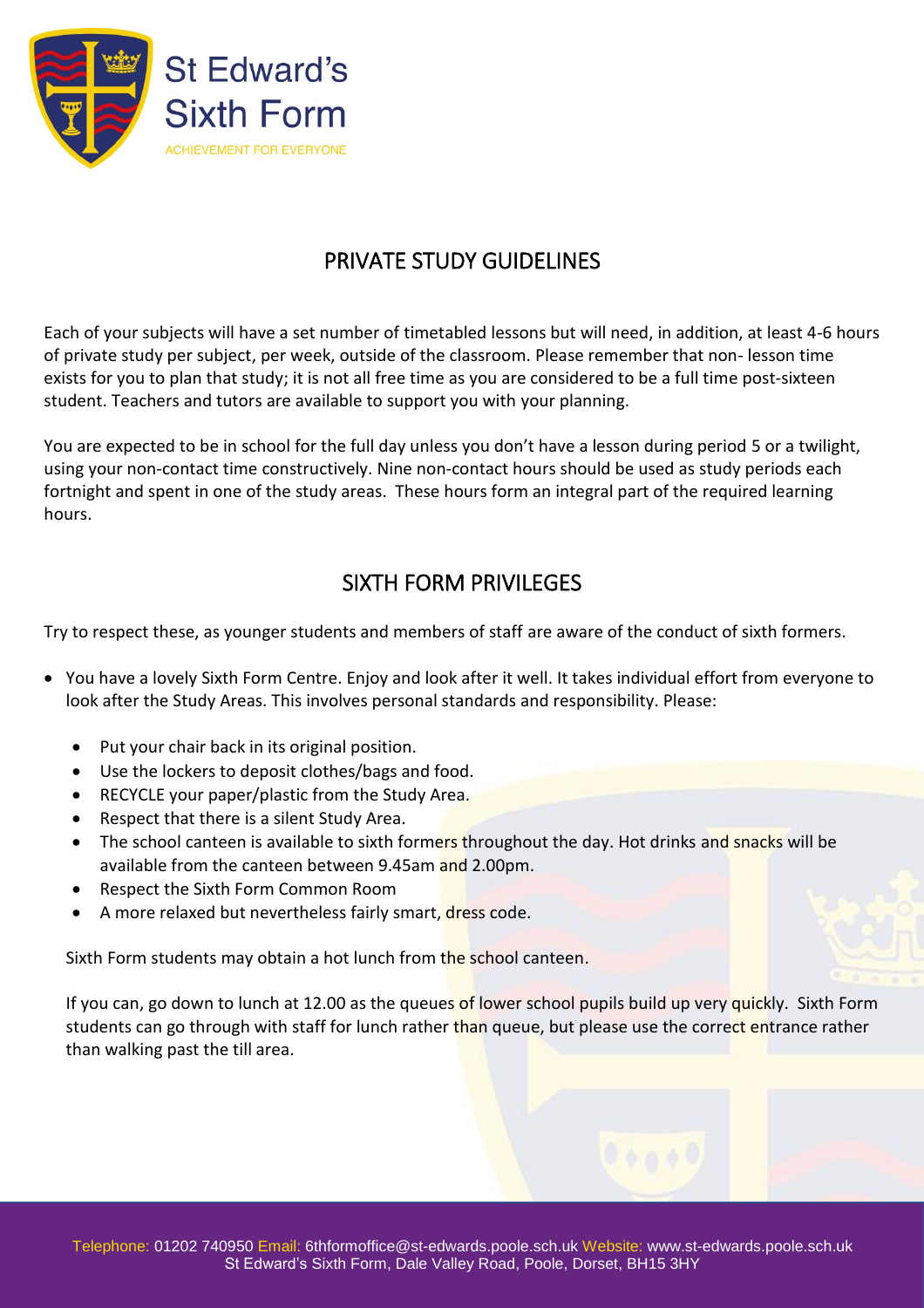

## SIXTH FORM DRESS CODE

<span id="page-13-0"></span>We have tried to keep the dress code in Sixth Form smart, modest and appropriate whilst allowing for flexibility and personal expression. However, we ask that you adopt a mature, sensible approach which reflects the high standards expected in a working environment.

| <b>Yes</b>                                  | <b>No</b>                               |
|---------------------------------------------|-----------------------------------------|
| Collared Shirt, Polo Shirt and Blouses      | Tracksuit bottoms or tops               |
| Suit and tie                                | <b>T Shirts</b>                         |
| Smart tops                                  | Big logo's                              |
| <b>Dresses</b>                              | <b>Hoodies</b>                          |
| <b>Skirts</b>                               | <b>Ripped Jeans</b>                     |
| Cardigans                                   | Spaghetti strap / strapless / crop tops |
| Jumpers                                     | Sports shorts / cargo pants             |
| Jacket                                      | Leggings / Jeggings                     |
| Smart trousers (including smart blue denim) | Open toed shoes                         |
| Tailored shorts in the summer               |                                         |

#### **Jewelry**

Items of jewelry must be appropriate to a working environment. Only small nose studs for sixth formers are acceptable but no other facial piercing should be worn including nose rings.

#### **Hair**

Hair styles should be appropriate to a working environment and should not include extreme hair dye.

#### **Lanyards**

All sixth form students are required to wear a lanyard with a photographic student card. The card can be used for site access, canteen purchases, to access IT rooms during the day and to access a student's printing allowance.

#### **General Information**

Any student who is inappropriately dressed will be asked to go home and change. Please note that if you have special dress or kit for practical subjects such as PE or sport then you are expected to change into normal dress for other lessons or activities around the school.

If there is uncertainty regarding the appropriateness of a particular item then please check with Ms Murphy-Parry, Mr Elliott or Mr Dell before purchasing or wearing them.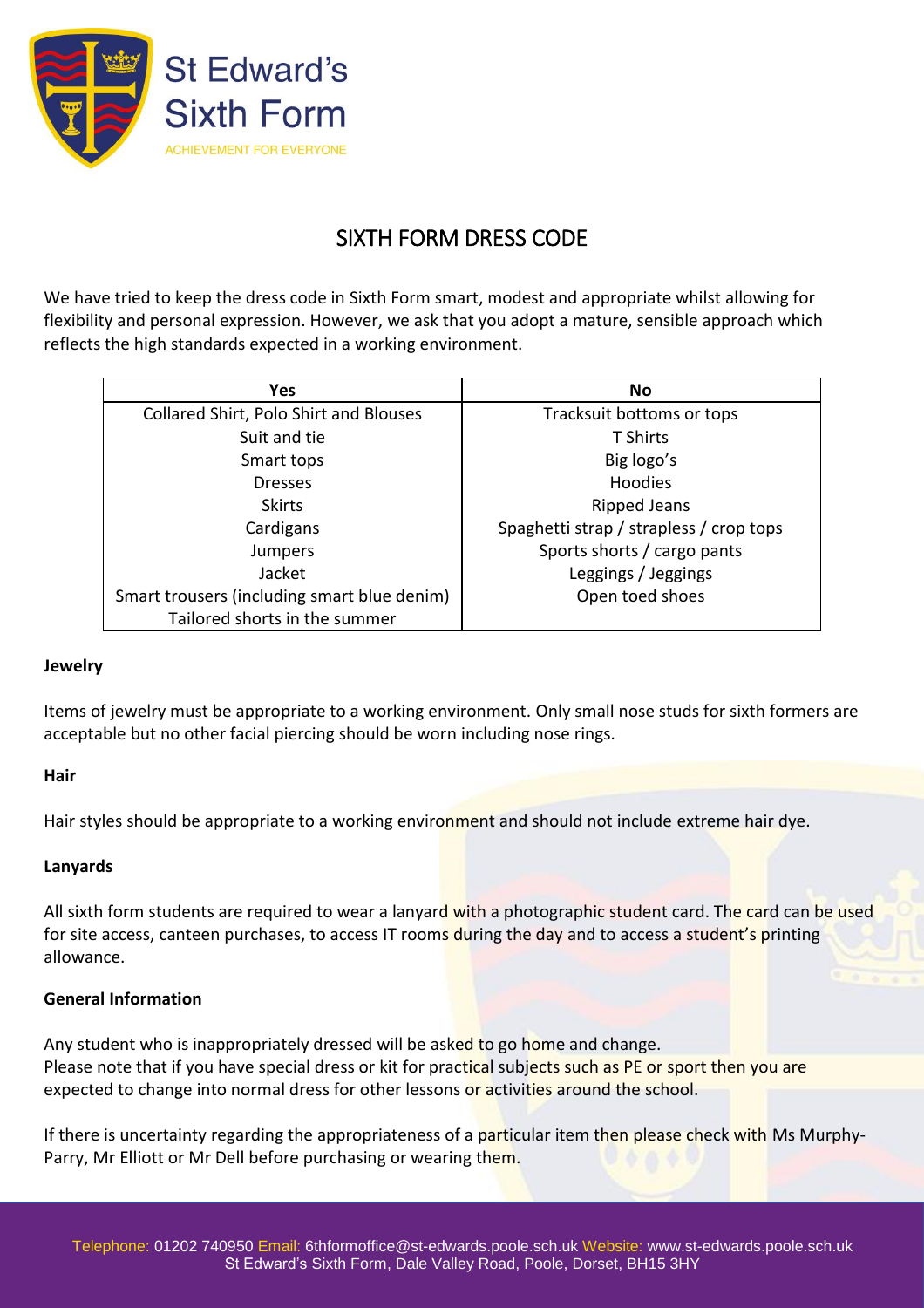

## STUDENT PARKING PERMITS

<span id="page-14-0"></span>Students who wish to park on the school site must apply for a parking permit. Forms are available from the Sixth Form Office.

#### **Criteria**

1. Sixth Form Students must live at least 2 miles from the school or regularly carry passengers to be eligible for a pass. Students living nearer should use alternative transport such as buses, car or walking.

2. Permission to bring a car to school is given on a provisional basis only, and will be withdrawn if parking space for students is required for other purposes.

3. Extreme care must be taken on entering and leaving the school premises. The maximum speed limit is 5mph. Reckless or careless driving will lead to the withdrawal of the privilege of bringing a car into school. **For safety reasons, students will not be allowed to drive their cars out of the car park between 15.15 and 15.30.**

4. Responsibility for students driving to school by car rests with themselves and their Parents/Carers.

- 5. Students should not transport other students except with the knowledge and permission of Parents/Carers.
- 6. The school can accept no liability for any loss from or damage to the vehicle whilst on site.

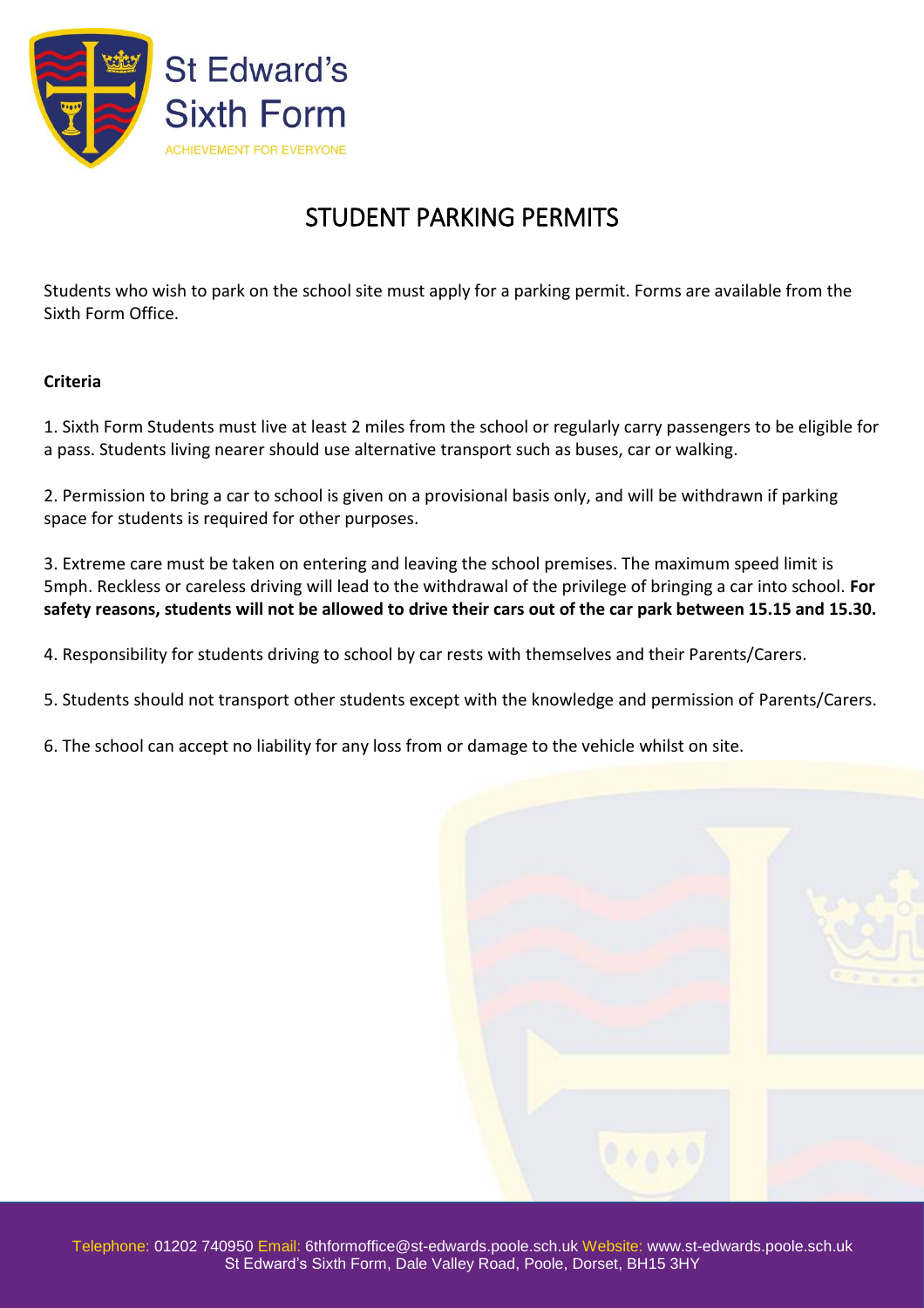

## UCAS APPLICATIONS TIMELINE

#### <span id="page-15-0"></span>**Spring term**

- Researching and applying for University Summer School opportunities
- Preliminary course searching (UCAS, Unistats, The student room)
- Review 'Apply' magazine from Pure Potential
- Work experience should be researched and organised

#### **Summer term**

- First draft of personal statement
- Register with UCAS online
- Subject staff write UCAS references
- Attend relevant Open Days
- For Oxbridge, Medicine, Veterinary and Dentistry courses, personal statements must be written early. These students and those wishing to submit early should have their online applications complete by the end of the summer term.
- Tutors may begin to write references for early applicants.

#### **September**

- Continue visiting universities
- Complete online application
- Tutors continue to write references

#### **October 15 th**

• This is the UCAS deadline for all Oxford and Cambridge, Medicine, Veterinary or Dental applications.

#### **November**

• Tutors and students should aim to have completed applications by the end of November allowing for the demands of December and examination preparation for January modules.

#### **September to December**

UCAS references are written by school and online applications sent as they are completed. Please note that there will be some students, who for genuine reasons, will not have completed their online applications by this date and all applications will be processed and sent up until January 15<sup>th</sup>. Applications are checked and sent by the Head of Sixth Form on a 'first come, first served' basis.

#### **January 15th**

• UCAS final deadline for applications.